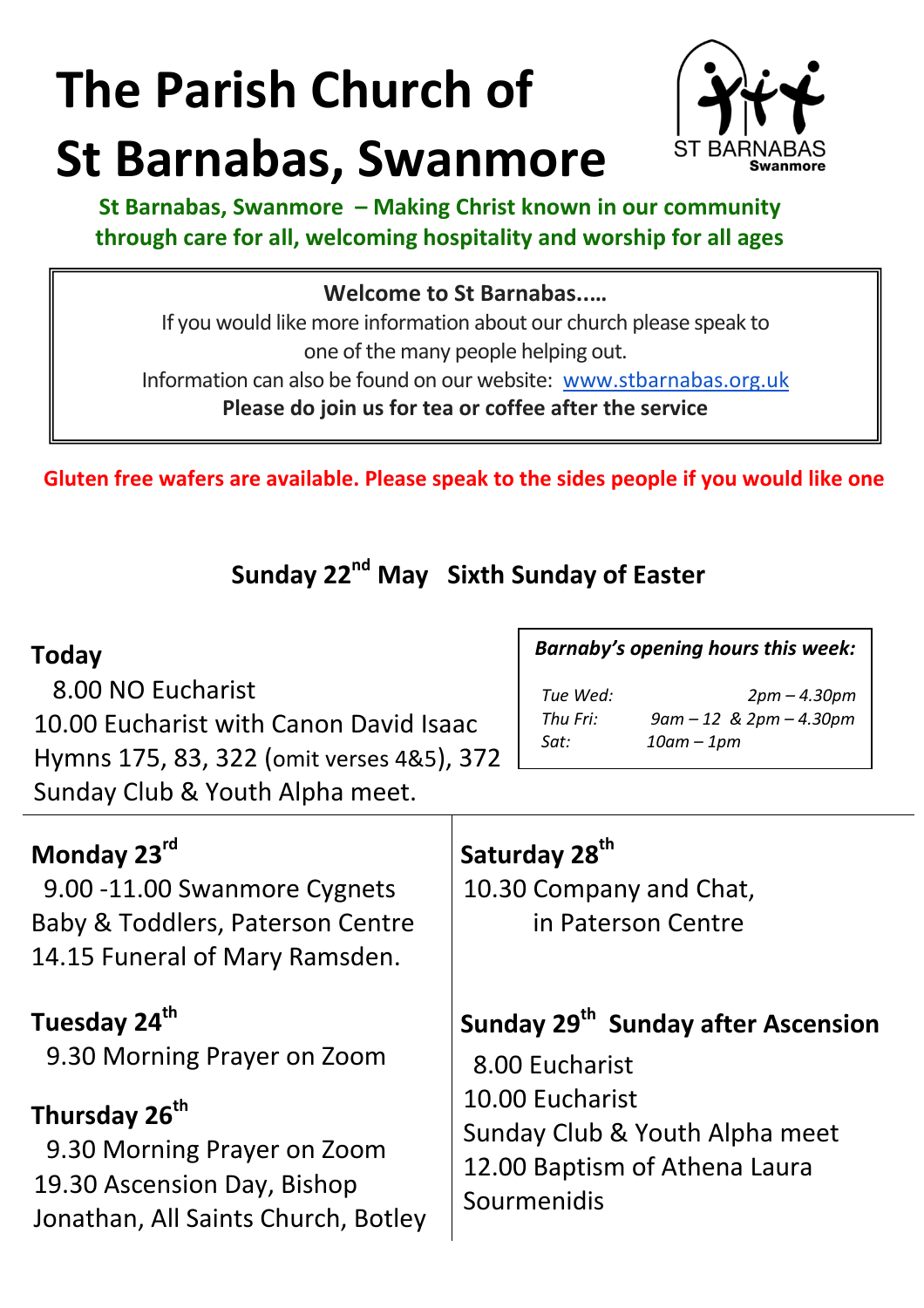# **Collect**

Risen Christ, by the lakeside you renewed your call to your disciples: help your Church to obey your command and draw the nations to the fire of your love, to the glory of God the Father. **Amen**

# **FIRST READING Acts 16.9–15**

# *A reading from the Acts of the Apostles*

During the night Paul had a vision: there stood a man of Macedonia pleading with him and saying, 'Come over to Macedonia and help us.' When he had seen the vision, we immediately tried to cross over to Macedonia, being convinced that God had called us to proclaim the good news to them.

We set sail from Troas and took a straight course to Samothrace, the following day to Neapolis, and from there to Philippi, which is a leading city of the district of Macedonia and a Roman colony. We remained in this city for some days. On the sabbath day we went outside the gate by the river, where we supposed there was a place of prayer; and we sat down and spoke to the women who had gathered there. A certain woman named Lydia, a worshipper of God, was listening to us; she was from the city of Thyatira and a dealer in purple cloth. The Lord opened her heart to listen eagerly to what was said by Paul. When she and her household were baptized, she urged us, saying, 'If you have judged me to be faithful to the Lord, come and stay at my home.' And she prevailed upon us.

*This is the word of the Lord* **Thanks be to God**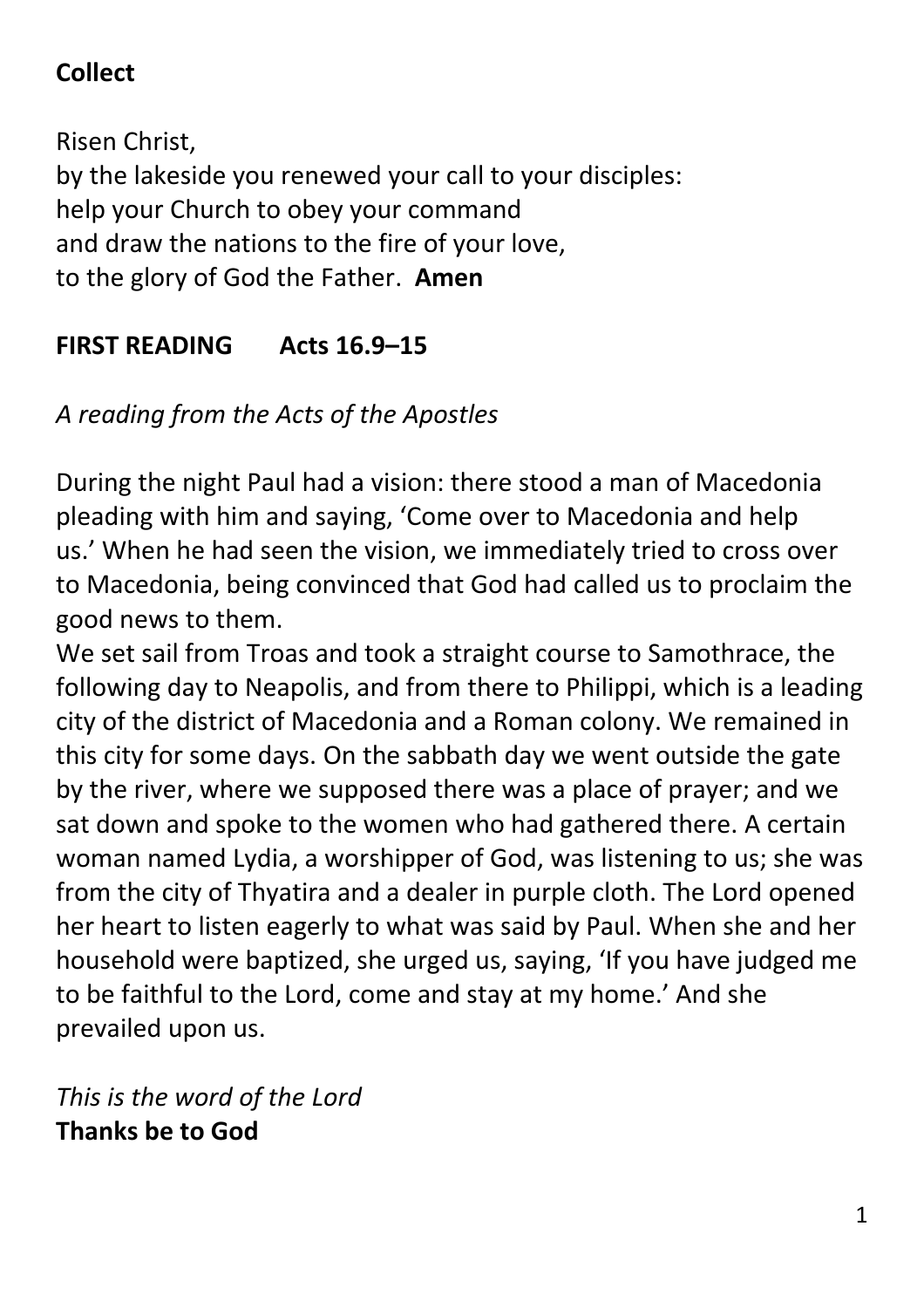# *A reading from the Book of Revelation*

And in the spirit he carried me away to a great, high mountain and showed me the holy city Jerusalem coming down out of heaven from God. Then the angel showed me the river of the water of life, bright as crystal, flowing from the throne of God and of the Lamb through the middle of the street of the city. On either side of the river is the tree of life with its twelve kinds of fruit, producing its fruit each month; and the leaves of the tree are for the healing of the nations. Nothing accursed will be found there any more. But the throne of God and of the Lamb will be in it, and his servants will worship him; they will see his face, and his name will be on their foreheads. And there will be no more night; they need no light of lamp or sun, for the Lord God will be their light, and they will reign for ever and ever.

*This is the word of the Lord* **Thanks be to God**

#### **GOSPEL READING John 14.23–29**

### *Hear the Gospel of our Lord Jesus Christ according to John* **Glory to you, O Lord**

Jesus answered him, 'Those who love me will keep my word, and my Father will love them, and we will come to them and make our home with them. Whoever does not love me does not keep my words; and the word that you hear is not mine, but is from the Father who sent me. 'I have said these things to you while I am still with you. But the Advocate, the Holy Spirit, whom the Father will send in my name, will teach you everything, and remind you of all that I have said to you.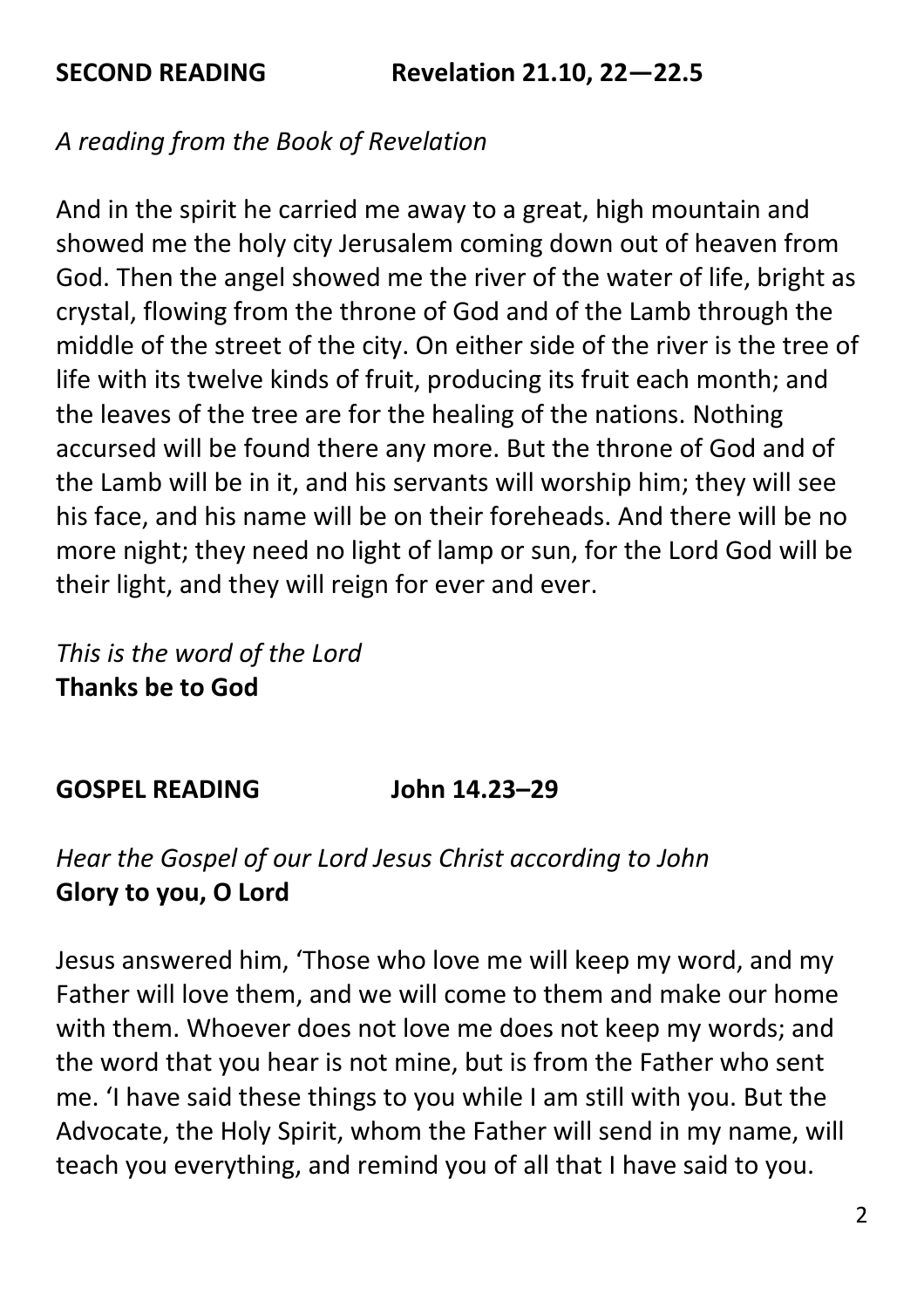Peace I leave with you; my peace I give to you. I do not give to you as the world gives. Do not let your hearts be troubled, and do not let them be afraid. You heard me say to you, "I am going away, and I am coming to you." If you loved me, you would rejoice that I am going to the Father, because the Father is greater than I. And now I have told you this before it occurs, so that when it does occur, you may believe.

*This is the Gospel of the Lord* **Praise to you, O Christ**

#### **Post-Communion Prayer**

God our Father, whose Son Jesus Christ gives the water of eternal life: may we thirst for you, the spring of life and source of goodness, through him who is alive and reigns, now and for ever. **Amen**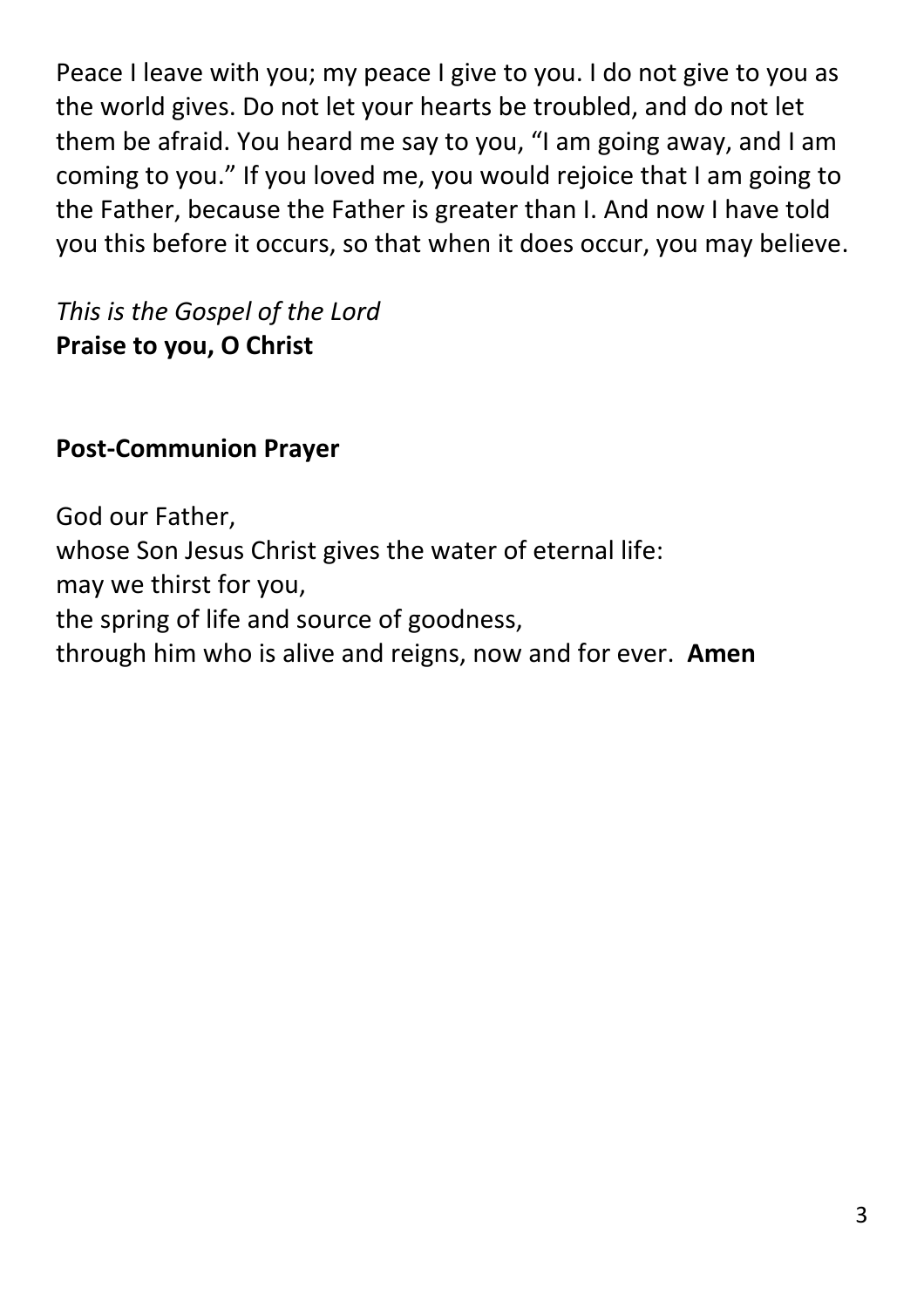# **Notices**

### **Readings for next week: Acts 16.16–34, Revelation 22.12–14, 16, 17, 20–end John 17.20–end**

Following the removal of restrictions in England: the wearing of masks is no longer required in the church buildings however we are maintaining the non-pew seated areas at the back and right-hand side as masks-on areas for those who prefer this. Hand sanitiser will continue to be provided. Obviously, everybody should be considerate of others so please sit away from others unless you are of the same household. For communion: people are being invited to come up starting with the back rows and working towards the front rows. This means the front row people will be the last to receive.

**Christian Aid Week 15th May - 22nd May** Join us this Christian Aid Week and help turn hunger into hope. To aid one of our chosen charities, we now have an ONLINE giving page specifically linked to St Barnabas for use during Christian Aid week. Please use the following link/ QR code to direct you to a donation page should you wish to support in this way.

<https://giving.give-star.com/online/christian-aid/christian-aid>



Alternatively, I will have a contactless card reader linked up for use in church today. Donations may still be made in cash via the church collection should you prefer. With every gift, every action, every prayer, we share hope with our sisters and brothers facing crisis around the world, from Ukraine to Zimbabwe. Thank you - Wendy (878220)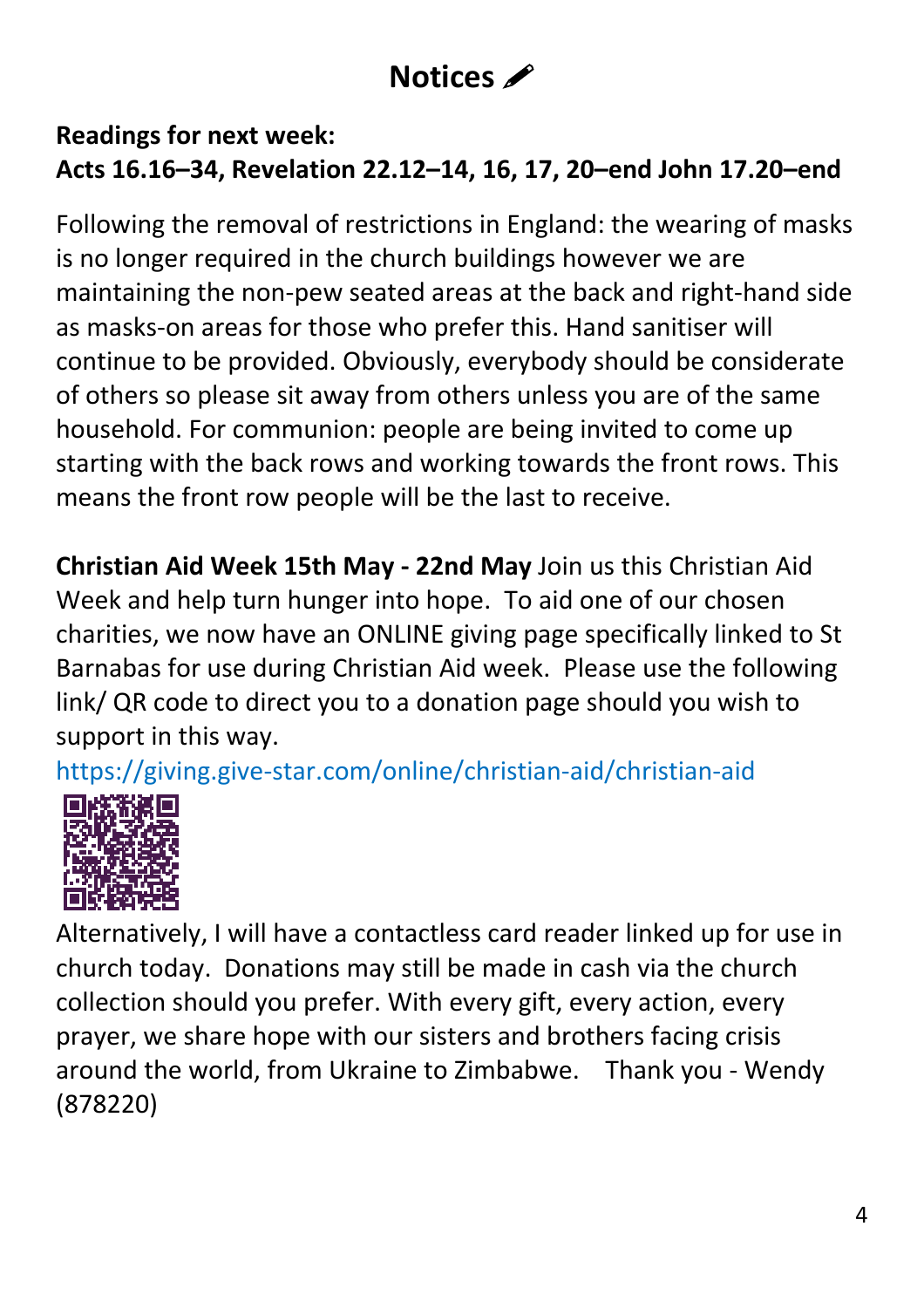**St Barnabas treasure hunt** In view of the weather on Sunday 15<sup>th</sup> the deadline on entries has been extended by a week from Thursday  $19<sup>th</sup>$  to Thursday 26<sup>th</sup> May. Entry sheets are available in the Church, on the font, and you are asked to drop £2 into the wall safe behind. The prize fund is rising and currently stands at a 4 bar multipack of KitKat but, if you all put your £2 in the safe who knows what dizzy heights it might reach. Answers & winner will be announced on Saturday 28<sup>th</sup>.

**Ascension Day on Thursday 26th May** – join the zoom Morning prayer [Launch Meeting -](https://us04web.zoom.us/j/72100025193?pwd=RyLvYHvAfkwydzCb2Q4iE6oM7JMQvp.1#success) Zoom at 9.30am and/or there is a deanery eucharist on Ascension Day, for which Bishop Jonathan will join us. The eucharist will begin at 7.30 pm at All Saints Church, Botley and will be attended by our parish choirs from across the deanery. Although we don't have a regular choir, if you would like to join the singers for the service please speak to Andrew Wilkinson. All welcome.

**St George Foundation.** We are planning to hold a garden party at Mike Lamb's house/garden in Vicarage Lane on **Saturday 25th June** from 12.30 to 5.30pm to include sausage/burger lunches (provided), cream teas, other refreshments, various attractions and music and stalls, games etc. More information will be provided in future pew leaflets. We are now looking for volunteers to help on the day, particularly with teas, entrance, marshalling (cars & people), raffle etc. If you are able to help please contact:

Richard Green-Wilkinson 07768 306783 [richard.green.wilkinson@gmail.com](mailto:richard.green.wilkinson@gmail.com) Philip Dean 07761 056342 [info@adecentlife.org](mailto:info@adecentlife.org)

**The Queen's Platinum Jubilee** service on Sunday 5th June will include a specially written anthem "In our Service". If you would like to join a choir to lead the music and sing this anthem, please get in touch with Andrew Wilkinson.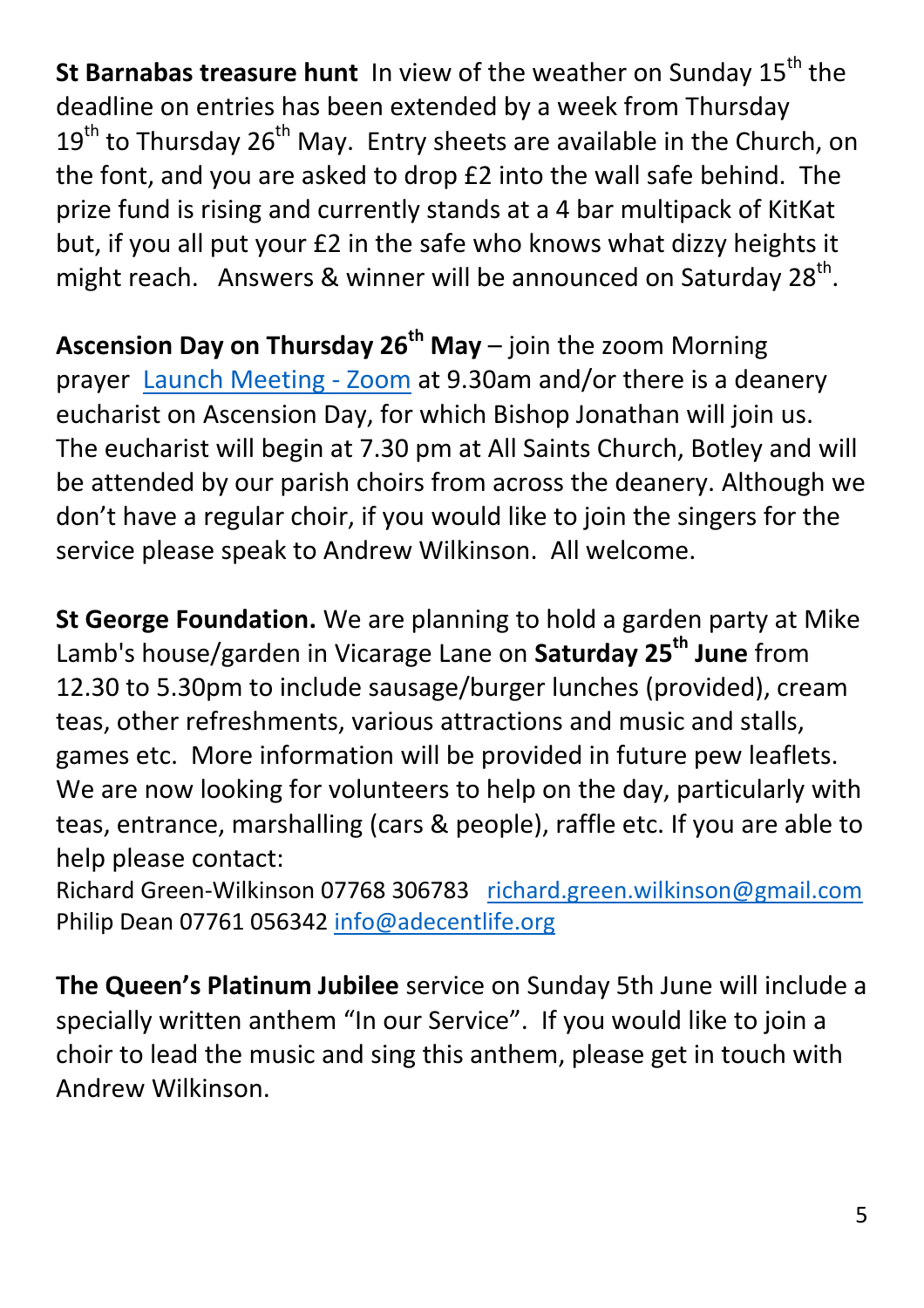**Keys** We will be moving all keys held in the church to a new key safe. To obtain access to this, please fill in the form at <https://www.surveymonkey.co.uk/r/MMHM6YJ>

# **Other dates for your diary**

**Sunday 5th June: The Queen's Platinum Jubilee service** 

**Sunday 19th June: Father's Day service at 10am**. Bring your dad for bacon butties and informal All Age Worship (non-communion)

**Saturday 25th June: St George Foundation garden party 12.30 to 5.30pm**

**Saturday 16th and Sunday 17th July: Open Gardens weekend**